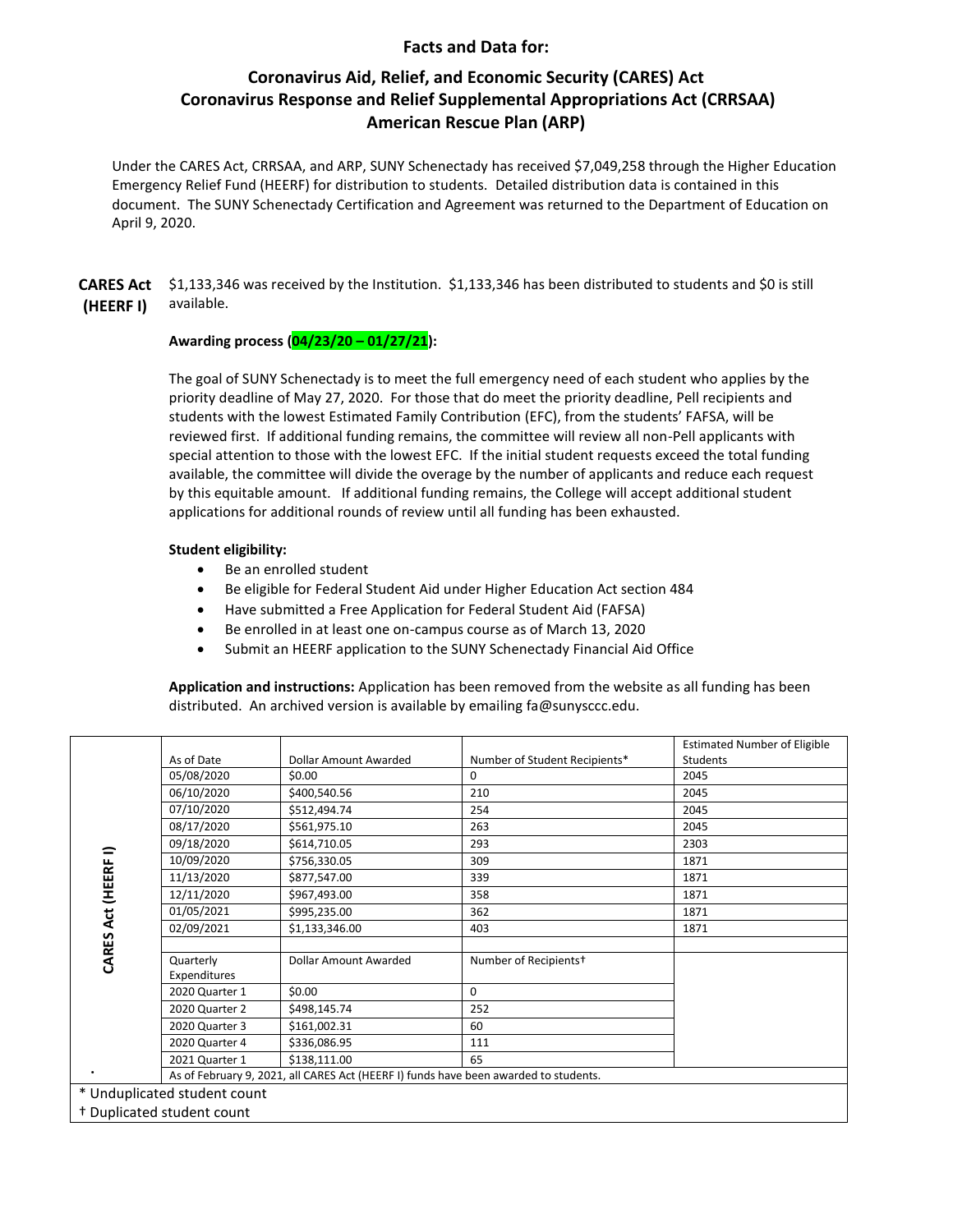

# **(HEERF II) Awarding process (01/28/21 – 02/22/21)**

 need can be documented by either (a) submitting a FAFSA to the College or (b) providing an explanation as to why Priority for this funding is given to students who have exceptional need, such as students who received Pell Grants. However, students do not need to be only Pell recipients or students who are eligible for Pell Grants. The College will review applications on a bi-weekly basis. During each round of review, students with exceptional need are reviewed first. If funding remains, students without exceptional need will be reviewed second. A student having exceptional the student has exceptional need.

### **Student eligibility:**

- Be an enrolled student
- Submit an HEERF II application to the SUNY Schenectady Financial Aid Office.

**Application and instructions:** Application has been removed from the website. An archived version is available by emailing fa@sunysccc.edu.

## **Awarding process (02/23/21 – 11/22/21)**

 HEERF II Student Aid Funds will be paid directly to students without requiring an application. HEERF II funds will be awarded to students with exceptional need as demonstrated by the Expected Family Contribution (EFC) from the 2020-2021 FAFSA. A methodology was developed to provide a Block Grant that correlates to each students' enrollment status (full-time or part-time) plus a standard supplemental amount based on the student's primary EFC.

Student eligibility:

- Be an enrolled student in the spring 2021 semester
- Have a valid EFC as determined by the 2020-2021 FAFSA
- Meet all income and/or household verification requirements as indicated in the student's Student Aid Report (SAR) or Institutional Student Information Report (ISIR)
- Meet all citizenship requirements for Title IV student aid

**Application and instructions:** Application has been removed from the website. An archived version is available by emailing fa@sunysccc.edu.

| ≘<br>(HEERF)<br>CRRSAA                | As of Date                                                                          | Dollar Amount Awarded | Number of Student Recipients*     | <b>Estimated Number of</b> |  |  |
|---------------------------------------|-------------------------------------------------------------------------------------|-----------------------|-----------------------------------|----------------------------|--|--|
|                                       |                                                                                     |                       |                                   | Eligible Students          |  |  |
|                                       | 02/16/2021                                                                          | \$98,380.00           | 38                                | 2172                       |  |  |
|                                       | 02/22/2021                                                                          | \$133,161.00          | 51                                | 2172                       |  |  |
|                                       | 04/02/2021                                                                          | \$133,161.00          | 51                                | 888^                       |  |  |
|                                       | 04/16/2021                                                                          | \$1,132,671.25        | 799                               | 888^                       |  |  |
|                                       | 06/30/2021                                                                          | \$1,131,800.00        | 889                               | 889^                       |  |  |
|                                       | 09/09/2021                                                                          | \$1,112,981.00        | 889                               | 889^                       |  |  |
|                                       | 01/04/2022                                                                          | \$1,133,346           | 885                               | 1087                       |  |  |
|                                       | Quarterly<br>Expenditures                                                           | Dollar Amount Awarded | Number of Recipients <sup>+</sup> |                            |  |  |
|                                       | 2021 Quarter 1                                                                      | \$133,161.00          | 51                                |                            |  |  |
|                                       | 2021 Quarter 2                                                                      | \$998639.00           | 845                               |                            |  |  |
|                                       | 2021 Quarter 3                                                                      | (518, 819.00)         | 20                                |                            |  |  |
|                                       | 2021 Quarter 4                                                                      | \$20,365.00           | 22                                |                            |  |  |
|                                       | As of November 22, 2021, all CRRSAA (HEERF II) funds have been awarded to students. |                       |                                   |                            |  |  |
| * Unduplicated student count          |                                                                                     |                       |                                   |                            |  |  |
| <sup>†</sup> Duplicated student count |                                                                                     |                       |                                   |                            |  |  |

^ Number of eligible students for Block Grant distribution